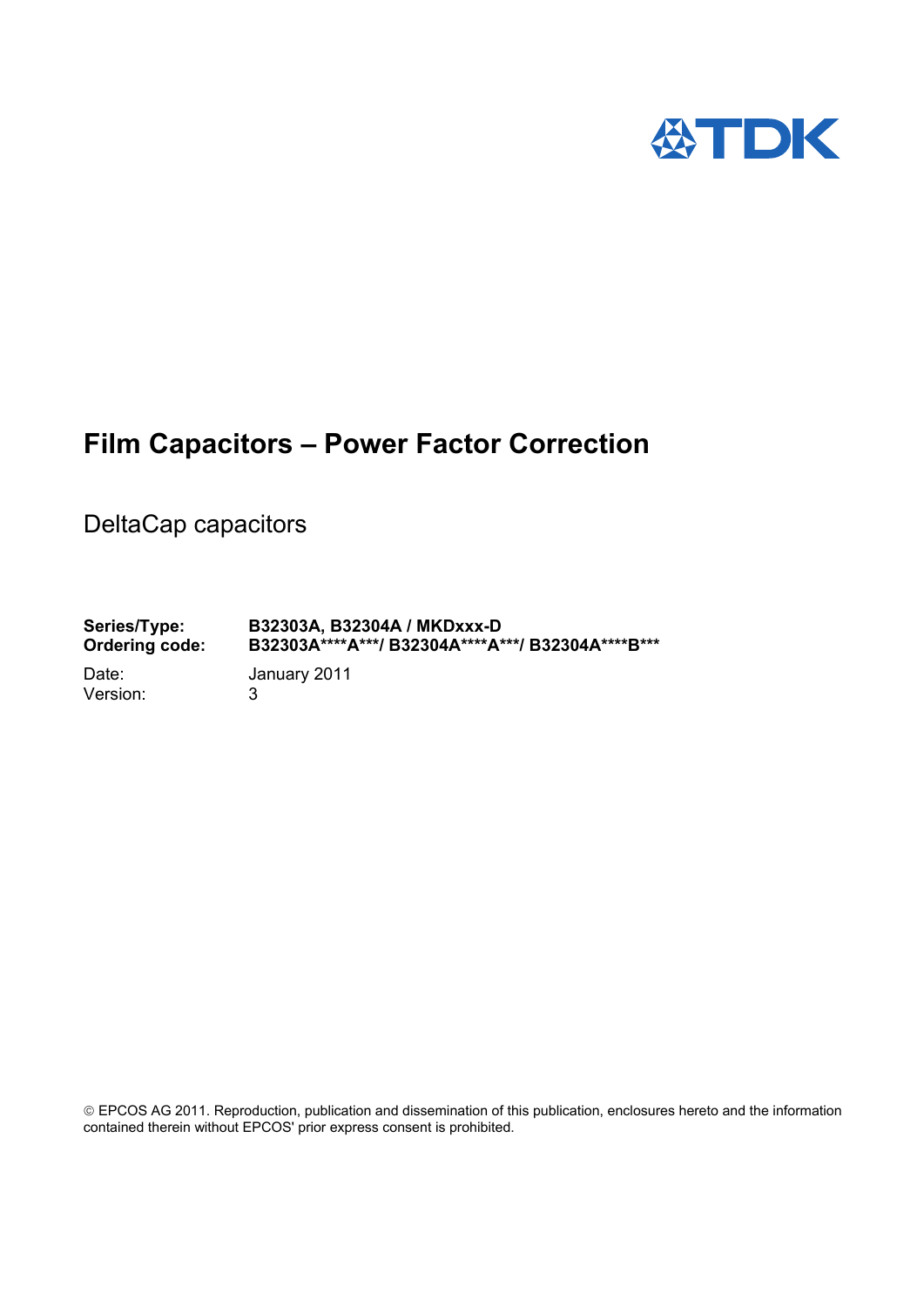# Film Capacitors - Power Factor Correction B32303A\*\*\*\*A\*\*\*/ B32304A\*\*\*\*A\*\*\*/

**B32304A\*\*\*\*B\*\*\*** 

# **DeltaCap capacitors B32303A, B32304A / MKDxxx-D**

# **Construction**

- Dielectric: Polypropylene film
- Non PCB, Semi-dry biodegradable resin
- $\blacksquare$  Stacked winding
- Extruded round aluminium can with stud
- B32304 provided with integrated or pluggable discharge resistors

# **Features**

- Three-phase, internal delta connection
- Double safety system: - overpressure disconnector
	- self healing technology
- Naturally air cooled (or forced air cooling)
- Indoor mounting

# **Typical applications**

For Power Factor Correction

## **Terminals**

- Screw terminals B32304A\* series
- Fast on terminals B32303A\* series

# **Mounting**

■ Threaded stud at bottom of can (max. torque for M12 = 10 Nm)  $B3203*$  B3204\*

# series series

# **Technical data and specifications**

| <b>Characteristics</b>  |                                  |
|-------------------------|----------------------------------|
| Rated capacitance $C_R$ | According to specification table |
| Tolerance               | $-5/110%$                        |
| Connection              | D (Delta)                        |
| Rated voltage $V_R$     | According to specification table |
| Rated frequency $f_R$   | 50 and 60 Hz                     |
| Output                  | According to specification table |
| Rated current $I_R$     | According to specification table |

FILM PFC PM January 2011



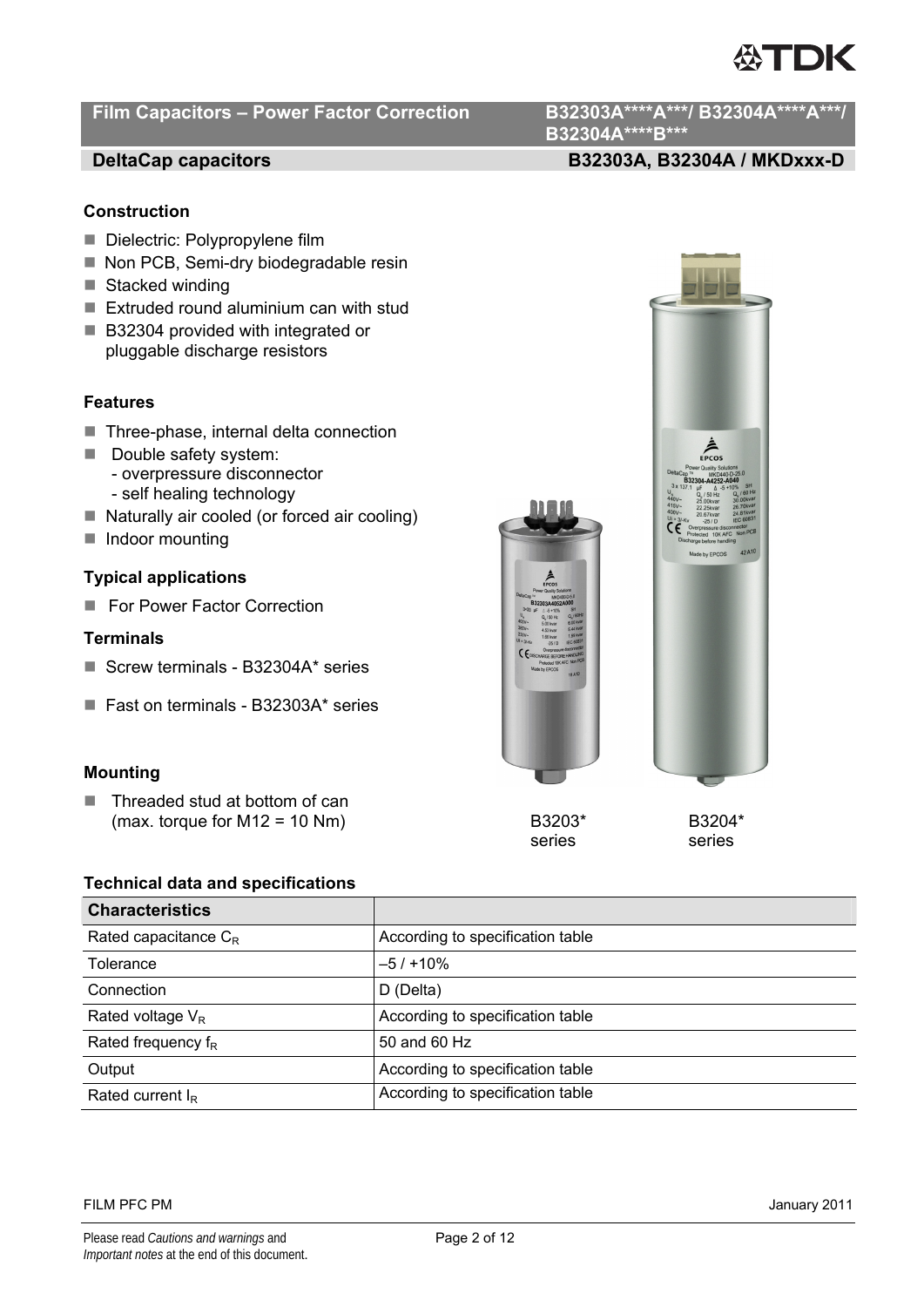# Film Capacitors - Power Factor Correction B32303A\*\*\*\*A\*\*\*/ B32304A\*\*\*\*A\*\*\*/

**B32304A\*\*\*\*B\*\*\*** 

# **DeltaCap capacitors B32303A, B32304A / MKDxxx-D**

| <b>Maximum ratings</b>       |                                                                                                                           |
|------------------------------|---------------------------------------------------------------------------------------------------------------------------|
| $V_{\text{max}}$             | $V_R$ + 10 % (up to 8 h daily) / $V_R$ + 15 % (up to 30 min daily) /                                                      |
|                              | $V_R$ + 20 % (up to 5 min daily) / $V_R$ + 30 % (up to 1 min daily)                                                       |
| 'max                         | Up to 1.5 $\cdot$ I <sub>R</sub> (A) (including combined effects of harmonics,<br>overvoltages and capacitance tolerance) |
| $\mathsf{I}_\mathsf{S}$      | Up to 200 $\bullet$ I <sub>R</sub> (A)                                                                                    |
| *Power dissipation           | $\leq$ 0.2 W/kvar (dielectric) and $\leq$ 0.45 W / kvar (total)                                                           |
| * Without discharge resistor |                                                                                                                           |
|                              |                                                                                                                           |

### **Test data**

| $V_{TT}$       | $2.15 \cdot V_R$ , 2 s   |
|----------------|--------------------------|
| $V_{\tau c}$   | 3000 V AC, 10 s          |
| *tan δ (50 Hz) | $\leq 1.0 \cdot 10^{-3}$ |

\* Without discharge resistor

| Climatic category -40/D |                                 |  |  |  |  |  |
|-------------------------|---------------------------------|--|--|--|--|--|
| $T_{\min}$              | $-40 °C$                        |  |  |  |  |  |
| $T_{\text{max}}$        | $+55^{\circ}$ C                 |  |  |  |  |  |
| Storage temperature     | $-40^{\circ}$ C $+85^{\circ}$ C |  |  |  |  |  |
| $T_{\text{max Host}}$   | $+85 °C$                        |  |  |  |  |  |
| Humidity                | Av. rel. < 95%                  |  |  |  |  |  |
| Degree of protection    | <b>IP20</b>                     |  |  |  |  |  |
| Maximum altitude        | 4000 m                          |  |  |  |  |  |

# **Mean life expectancy**

| t <sub>LD</sub>                                 | Up to 135 000 hours at temperature class -40/C |
|-------------------------------------------------|------------------------------------------------|
|                                                 | Up to 100 000 hours at temperature class -40/D |
| Max. 5000 switchings per year acc. to IEC 60831 |                                                |

| Design data               |                                                                                                 |
|---------------------------|-------------------------------------------------------------------------------------------------|
| Dimensions $(d \times h)$ | According to specification table                                                                |
| Weight approx.            | According to specification table                                                                |
| Impregnation              | Non PCB, resin filling: soft biodegradable polyurethane resin                                   |
| Fixing                    | Threaded bolt M12                                                                               |
| Max. torque (AI can stud) | 10 Nm                                                                                           |
| Mounting position         | Only in the upright position.<br>See "Maintenance and Installation Manual" for further details. |

## FILM PFC PM January 2011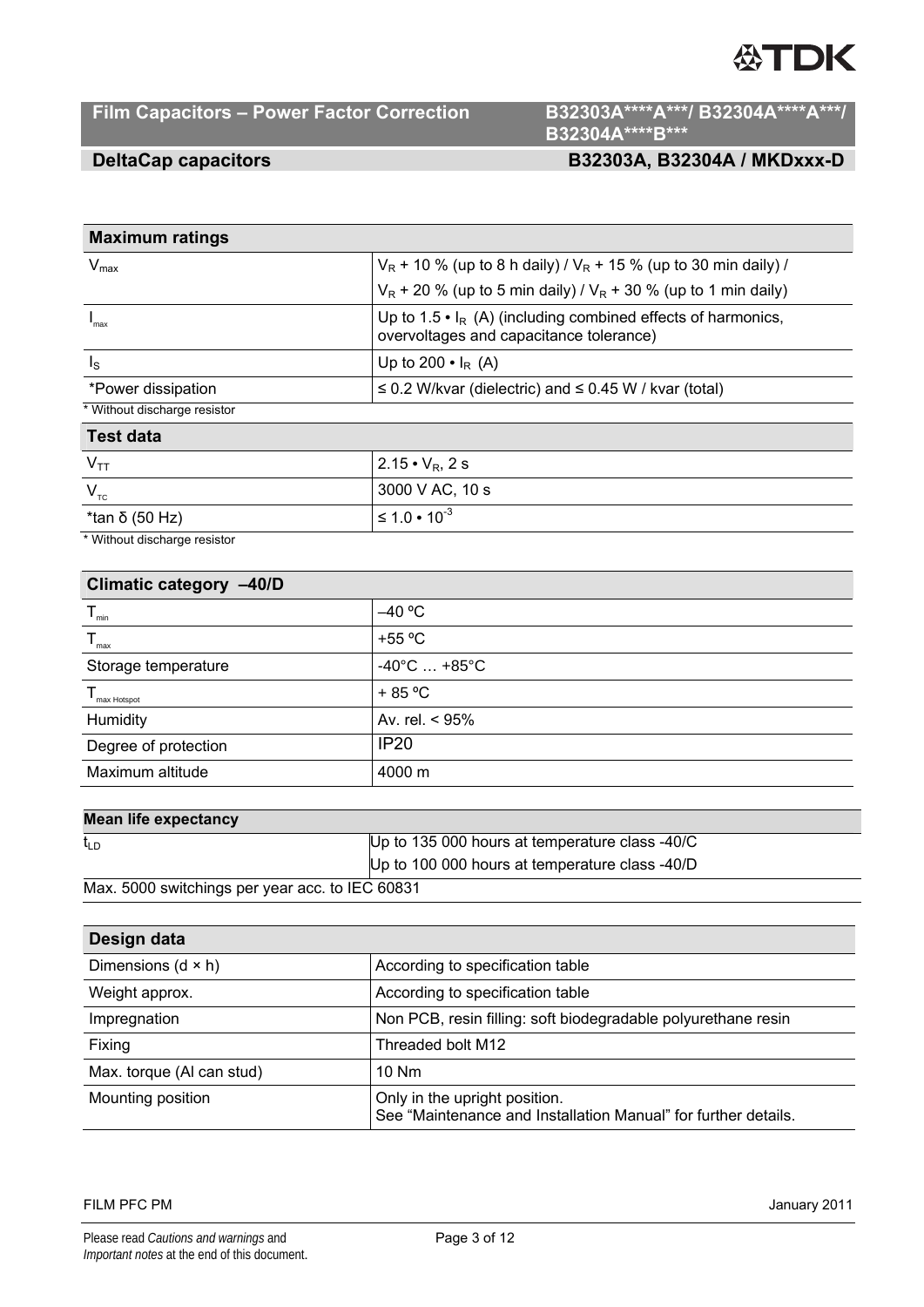# **ASTDK**

# Film Capacitors - Power Factor Correction B32303A\*\*\*\*A\*\*\*/ B32304A\*\*\*\*A\*\*\*/

**B32304A\*\*\*\*B\*\*\*** 

# **DeltaCap capacitors B32303A, B32304A / MKDxxx-D**

| <b>Terminals</b>              |                                        |
|-------------------------------|----------------------------------------|
| Protection degree             | IP00 for B32303; IP20 for B32304       |
| Max. torque                   | 2 Nm                                   |
| Terminal cross section B32304 | $25 \text{ mm}^2$                      |
| Maximum terminal current      | 50 A (screw terminals and hose cables) |
|                               | 15 A (fast on terminals)               |
| Creepage distance (min)       | $12.7 \text{ mm}$                      |
| Clearance (min)               | $9.6 \text{ mm}$                       |
|                               |                                        |

| <b>Safety</b>              |                                        |
|----------------------------|----------------------------------------|
| Mechanical safety          | Overpressure disconnector              |
| Max. short circuit current | (AFC: 10 kA according UL 810 standard) |
| Discharge resistor time    | $\leq 60$ s to 75 V or less            |

# **Reference standards**

IEC 60831–1/2, UL 810-5th edition

# **Label design**

|                                                                             | <b>EPCOS</b>                                                                                           |                             |
|-----------------------------------------------------------------------------|--------------------------------------------------------------------------------------------------------|-----------------------------|
|                                                                             | <b>Power Quality Solutions</b>                                                                         |                             |
| DeltaCap <sup>TM</sup>                                                      |                                                                                                        | MKD525-D-30.0               |
|                                                                             | B32304-A5302-B020                                                                                      |                             |
| $3\times 115$<br>U <sub>H</sub><br>525V~<br>480V~<br>$440V -$<br>Ui = 31-Kv | uF △-5+10% SH<br>30.00kvar 36.00kvar<br>25.00kvar 30.00kvar<br>21.00kvar 25.20kvar<br>40 / D IEC 60831 | $Q_H / 50$ Hz $Q_H / 60$ Hz |
|                                                                             | C Overpressure disconnector<br>C Protected 10K AFC Non PCB                                             |                             |
|                                                                             | Discharge before handling                                                                              |                             |
|                                                                             | Made by EPCOS <sup>"</sup> 10 A11                                                                      |                             |

# **Important remark:**





FILM PFC PM January 2011



Hereafter mentioned capacitors with the wildcard character "#" are available either with integrated resistors with 3 terminals (B32304\*\*\*\*\***A**\*\*\* series) or with pluggable ceramic base discharge resistor with 6 terminals (B32304\*\*\*\*\***B**\*\*\* series).

The main difference between B32304A\*\*\*\*A\*\*\* series and B32304A\*\*\*\*B\*\*\* series is the way of assembling the discharge resistor. The resistor of B32304A\*\*\*\***A**\*\*\* series is assembled inside of capacitor terminal cover, the ceramic resistor of B32304A\*\*\*\***B**\*\*\* is plugged into the terminal pin.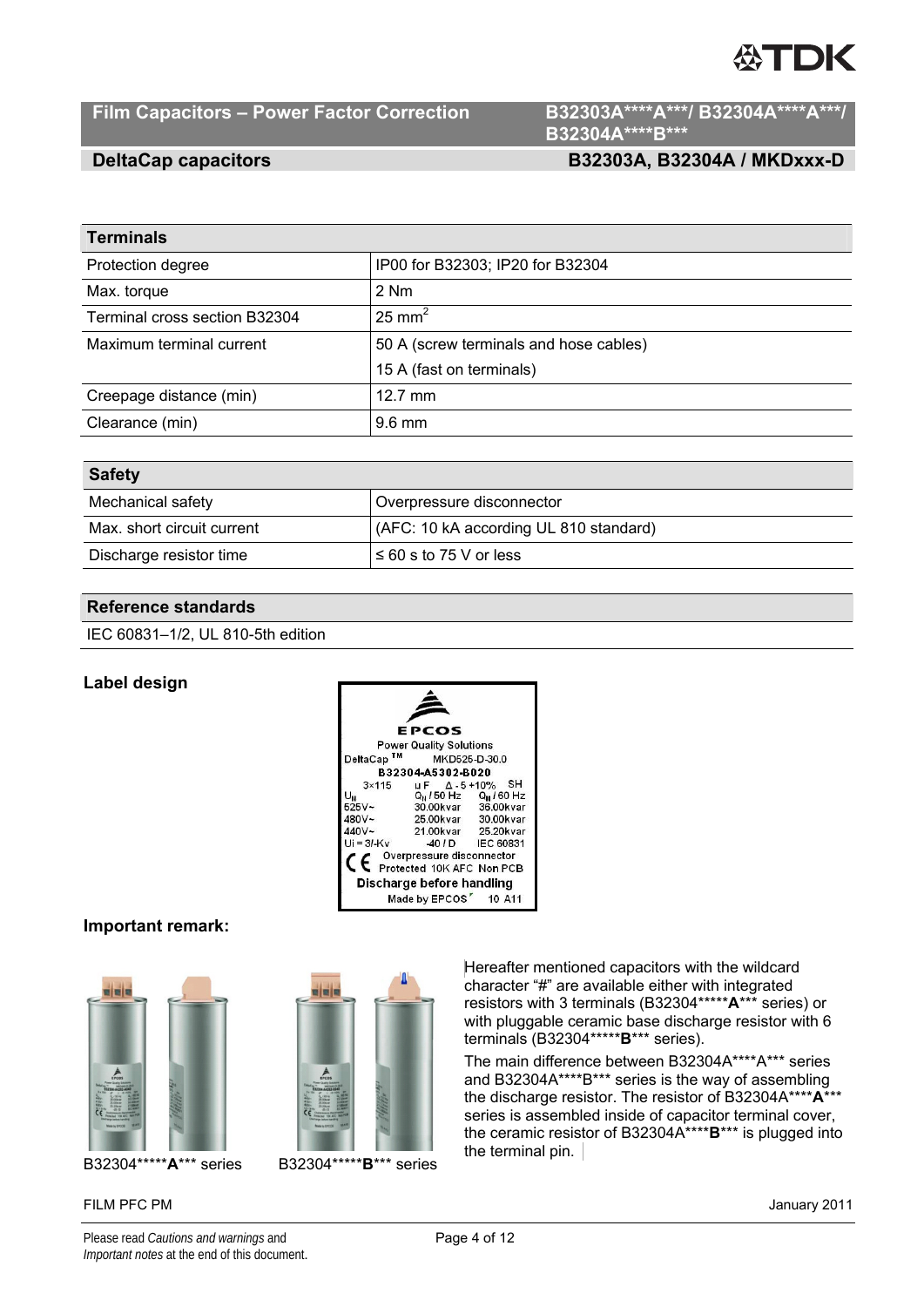# Film Capacitors - Power Factor Correction B32303A\*\*\*\*A\*\*\*/ B32304A\*\*\*\*A\*\*\*/

# **B32304A\*\*\*\*B\*\*\***

# **DeltaCap capacitors B32303A, B32304A / MKDxxx-D**

# **Specification table**

| <b>Type</b>                                        | <b>50 Hz</b>   |                     | 60 Hz            |                     | $C_R$                   | $d \times h$      | Weight | <b>Ordering code</b> | <b>Packing</b>  |  |
|----------------------------------------------------|----------------|---------------------|------------------|---------------------|-------------------------|-------------------|--------|----------------------|-----------------|--|
|                                                    | Output<br>kvar | l <sub>R</sub><br>A | Output<br>kvar   | l <sub>R</sub><br>A | μF                      | mm                | kg     |                      | unit<br>pcs     |  |
| Rated voltage 230 V AC, 50/60 Hz, delta connection |                |                     |                  |                     |                         |                   |        |                      |                 |  |
| MKD230-D-0.5                                       | 0.5            | $\overline{1.3}$    | 0.6              | 1.6                 | 3 • 10                  | 50 x 148          | 0.4    | B32303A2002A530      | 12              |  |
| MKD230-D-0.7                                       | 0.7            | 1.8                 | 0.8              | 2.2                 | $3 \cdot 14$            | 50 x 148          | 0.4    | B32303A2002A730      | 12              |  |
| MKD230-D-1.0                                       | 1.0            | 2.5                 | 1.2              | 3.0                 | $\overline{3} \cdot 20$ | 50 x 148          | 0.4    | B32303A2012A030      | 12              |  |
| MKD230-D-1.5                                       | 1.5            | 3.8                 | 1.8              | 4.6                 | 3 • 30                  | 63.5 x 148        | 0.6    | B32303A2012A530      | 12              |  |
| MKD230-D-2.0                                       | 2.0            | 5.0                 | $\overline{2.4}$ | 6.0                 | 3 • 40                  | $63.5 \times 148$ | 0.6    | B32303A2022A030      | $\overline{12}$ |  |
| MKD230-D-2.5                                       | 2.5            | 6.3                 | 3.0              | 7.6                 | 3 • 50                  | $63.5 \times 148$ | 0.8    | B32303A2022A530      | 12              |  |
| MKD230-D-5.0                                       | 5.0            | 12.6                | 6.0              | 15.1                | $3 \cdot 100$           | $75 \times 200$   | 1.1    | B32304A2052#030*     | 6               |  |
| MKD230-D-7.5                                       | 7.5            | 18.8                | 9.0              | 22.6                | $3 \cdot 151$           | 75 x 275          | 1.4    | B32304A2072#530*     | 6               |  |
| MKD230-D-10.0                                      | 10.0           | 25.1                | 12.0             | 30.1                | $3 \cdot 201$           | 85 x 275          | 1.7    | B32304A2102#030*     | $\overline{4}$  |  |
| MKD230-D-12.5                                      | 12.5           | 31.4                | 15.0             | 37.7                | $3 \cdot 251$           | 85 x 350          | 2.2    | B32304A2122#530*     | $\overline{4}$  |  |
| MKD230-D-15.0                                      | 15.0           | 37.7                | 18.0             | 45.2                | $3 \cdot 301$           | 85 x 350          | 2.2    | B32304A2152#030*     | $\overline{4}$  |  |
| Rated voltage 400 V AC, 50/60 Hz, delta connection |                |                     |                  |                     |                         |                   |        |                      |                 |  |
| MKD400-D-1.0                                       | 1.0            | 1.4                 | 1.2              | 1.7                 | $3 - 6.6$               | 50 x 148          | 0.4    | B32303A4012A000      | 12              |  |
| MKD400-D-1.5                                       | 1.5            | 2.2                 | 1.8              | 2.6                 | $3 \cdot 10$            | 50 x 148          | 0.4    | B32303A4012A500      | 12              |  |
| MKD400-D-2.0                                       | 2.0            | 2.9                 | 2.4              | 3.5                 | $3 \cdot 13$            | 50 x 148          | 0.4    | B32303A4022A000      | 12              |  |
| MKD400-D-2.5                                       | 2.5            | 3.6                 | 3.0              | 4.3                 | $3 \cdot 17$            | 50 x 148          | 0.4    | B32303A4022A500      | 12              |  |
| MKD400-D-5.0                                       | 5.0            | 7.2                 | 6.0              | 8.6                 | $3 - 33$                | 63.5 x 148        | 0.6    | B32303A4052A000      | 12              |  |
| MKD400-D-6.3                                       | 6.3            | 9.1                 | 7.6              | 10.9                | $3 \cdot 42$            | 75 x 163          | 0.8    | B32304A4071#500*     | 6               |  |
| MKD400-D-7.5                                       | 7.5            | 10.8                | 9.0              | 13.0                | 3 • 50                  | 75 x 163          | 0.9    | B32304A4072#500*     | $6\phantom{1}$  |  |
| MKD400-D-8.3                                       | 8.3            | 12.0                | 10.0             | 14.4                | $3 - 55$                | 75 x 200          | 1.1    | B32304A4101#000*     | 6               |  |
| MKD400-D-10.0                                      | 10.0           | 14.4                | 12.0             | 17.3                | $3 \cdot 66$            | 75 x 200          | 1.1    | B32304A4102#000*     | 6               |  |
| MKD400-D-12.5                                      | 12.5           | 18.0                | 15.0             | 21.6                | $3 - 83$                | 75 x 275          | 1.4    | B32304A4122#500*     | $\,6$           |  |
| MKD400-D-15.0                                      | 15.0           | 21.7                | 18.0             | 26.0                | $3 \cdot 100$           | 75 x 275          | 1.4    | B32304A4152#000*     | $\overline{6}$  |  |
| MKD400-D-16.7                                      | 16.7           | 24.1                | 20.0             | 28.9                | $3 \cdot 111$           | 85 x 275          | 1.8    | B32304A4201#000*     | $\overline{4}$  |  |
| MKD400-D-20.0                                      | 20.0           | 28.9                | 24.0             | 34.7                | $3 - 133$               | 85 x 275          | 1.8    | B32304A4202#000*     | 4               |  |
| MKD400-D-25.0                                      | 25.0           | 36.1                | 30.0             | 43.3                | 3 • 166                 | 85 x 350          | 2.2    | B32304A4252#000*     | $\overline{4}$  |  |

\* Available either as B32304A\*\*\*\*A\*\*\* series (3-terminal design, integrated resistor) or B32304A\*\*\*\*B\*\*\* series (6-terminal design, pluggable ceramic resistor). Please replace # with the right character before ordering.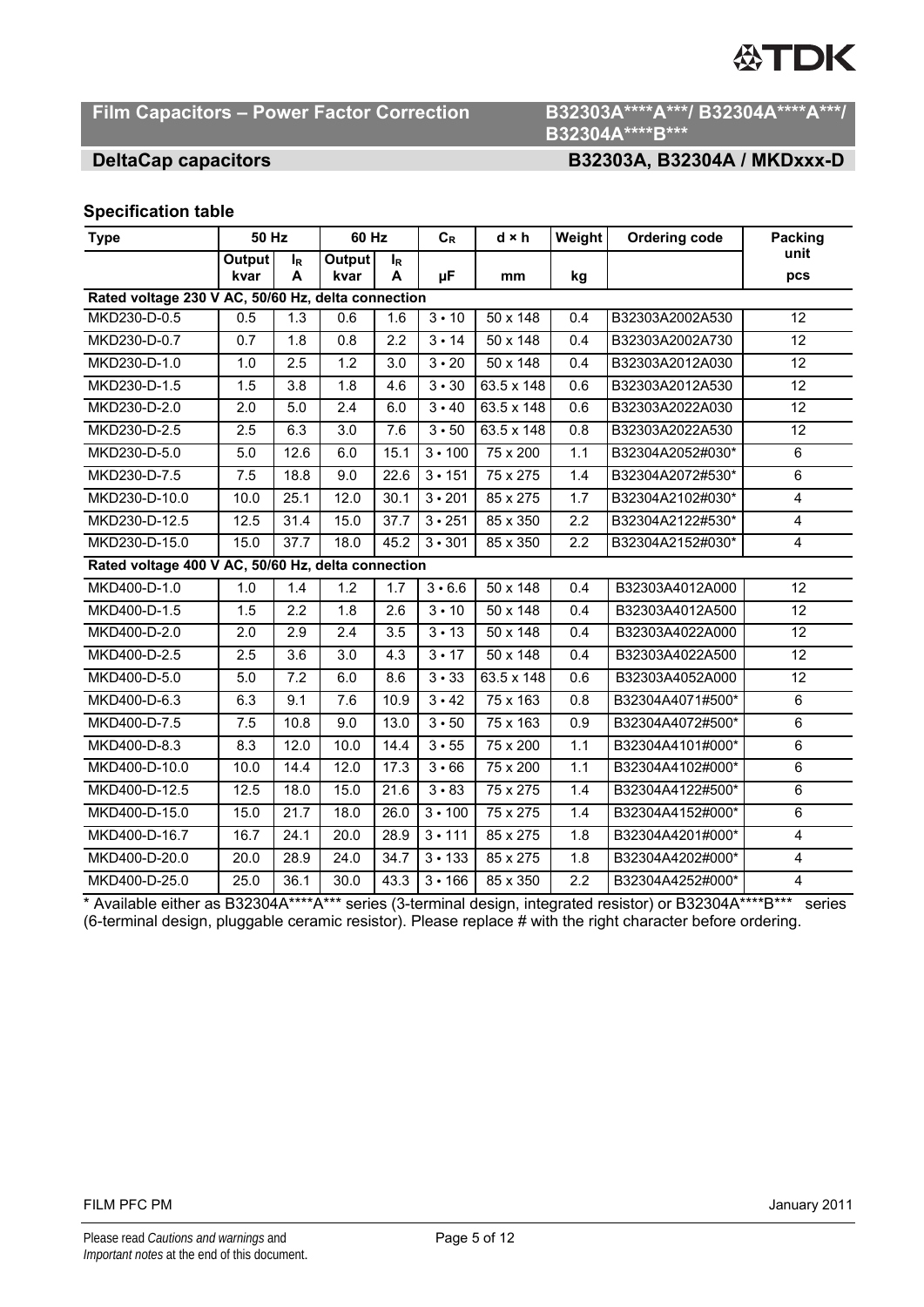# **Film Capacitors – Power Factor Correction B32303A\*\*\*\*A\*\*\*/ B32304A\*\*\*\*A\*\*\*/**

# **B32304A\*\*\*\*B\*\*\***

## **DeltaCap capacitors B32303A, B32304A / MKDxxx-D**

| <b>Type</b>                                        | 50 Hz          |            | 60 Hz                    |            | $C_R$                   | $d \times h$    | Weight | <b>Ordering code</b> | <b>Packing</b>  |  |
|----------------------------------------------------|----------------|------------|--------------------------|------------|-------------------------|-----------------|--------|----------------------|-----------------|--|
|                                                    | Output<br>kvar | $I_R$<br>A | Output<br>kvar           | $I_R$<br>A | μF                      | mm              | kg     |                      | unit<br>pcs     |  |
| Rated voltage 415 V AC, 50/60 Hz, delta connection |                |            |                          |            |                         |                 |        |                      |                 |  |
| MKD415-D-1.0                                       | 1.0            | 1.4        | 1.2                      | 1.7        | 3 • 6.2                 | $50 \times 148$ | 0.4    | B32303A4012A010      | 12              |  |
| MKD415-D-1.5                                       | 1.5            | 2.1        | 1.8                      | 2.5        | $3 - 9.2$               | 50 x 148        | 0.4    | B32303A4012A510      | 12              |  |
| MKD415-D-2.0                                       | 2.0            | 2.8        | 2.4                      | 3.4        | $3 \cdot 12$            | 50 x 148        | 0.4    | B32303A4022A010      | $\overline{12}$ |  |
| MKD415-D-2.5                                       | 2.5            | 3.5        | 3.0                      | 4.2        | $\overline{3} \cdot 15$ | 63.5 x 148      | 0.6    | B32303A4022A510      | $\overline{12}$ |  |
| MKD415-D-5.0                                       | 5.0            | 7.0        | 6.0                      | 8.4        | $3 \cdot 31$            | 63.5 x 148      | 0.8    | B32303A4052A010      | 12              |  |
| MKD415-D-6.3                                       | 6.3            | 8.8        | 7.6                      | 10.6       | 3 • 39                  | 75 x 200        | 1.0    | B32304A4071#510*     | 6               |  |
| MKD415-D-7.5                                       | 7.5            | 10.4       | 9.0                      | 12.5       | 3 • 46                  | 75 x 200        | 1.1    | B32304A4072#510*     | 6               |  |
| MKD415-D-10.0                                      | 10.0           | 13.9       | 12.0                     | 16.7       | 3 • 62                  | 75 x 275        | 1.4    | B32304A4102#010*     | 6               |  |
| MKD415-D-12.5                                      | 12.5           | 17.4       | 15.0                     | 20.9       | $\overline{3} \cdot 77$ | 75 x 275        | 1.4    | B32304A4122#510*     | 6               |  |
| MKD415-D-15.0                                      | 15.0           | 20.9       | 18.0                     | 25.1       | $3 \cdot 93$            | 85 x 275        | 1.7    | B32304A4152#010*     | 4               |  |
| MKD415-D-20.0                                      | 20.0           | 27.8       | 24.0                     | 33.4       | $3 \cdot 123$           | 85 x 350        | 2.2    | B32304A4202#010*     | 4               |  |
| MKD415-D-25.0                                      | 25.0           | 34.8       | 30.0                     | 41.8       | $3 \cdot 154$           | 85 x 350        | 2.2    | B32304A4252#010*     | 4               |  |
| MKD415-D-30.0                                      | 30.0           | 42.0       | $\overline{a}$           | ÷.         | 3 • 185                 | 96 x 350        | 2.7    | B32304A4302#010*     | $\overline{4}$  |  |
| Rated voltage 440 V AC, 50/60 Hz, delta connection |                |            |                          |            |                         |                 |        |                      |                 |  |
| MKD440-D-0.9                                       | 0.9            | 1.2        | 1.1                      | 1.4        | $3 \cdot 5.2$           | 50 x 148        | 0.4    | B32303A4011A040      | $\overline{12}$ |  |
| MKD440-D-1.0                                       | 1.0            | 1.3        | 1.2                      | 1.6        | 3 • 5.5                 | 50 x 148        | 0.4    | B32303A4012A040      | 12              |  |
| MKD440-D-1.2                                       | 1.2            | 1.6        | 1.4                      | 1.9        | 3 • 6.6                 | 50 x 148        | 0.4    | B32303A4011A540      | 12              |  |
| MKD440-D-1.5                                       | 1.5            | 2.0        | $\overline{1.8}$         | 2.4        | $3 \cdot 8.8$           | 50 x 148        | 0.4    | B32303A4012A540      | 12              |  |
| MKD440-D-2.0                                       | 2.0            | 2.6        | 2.4                      | 3.1        | $3 \cdot 11$            | 50 x 148        | 0.4    | B32303A4020A540      | 12              |  |
| MKD440-D-2.1                                       | 2.1            | 2.8        | 2.5                      | 3.4        | $3 \cdot 12$            | 50 x 148        | 0.4    | B32303A4021A540      | 12              |  |
| MKD440-D-2.5                                       | 2.5            | 3.3        | 3.0                      | 4.0        | $\overline{3} \cdot 14$ | 63.5 x 148      | 0.6    | B32303A4022A540      | 12              |  |
| MKD440-D-4.2                                       | 4.2            | 5.5        | 5.0                      | 6.6        | $3 \cdot 23$            | 63.5 x 148      | 0.6    | B32303A4051A040      | 12              |  |
| MKD440-D-5.0                                       | 5.0            | 6.6        | 6.0                      | 7.9        | $3 \cdot 27$            | 63.5 x 148      | 0.8    | B32303A4052A040      | 12              |  |
| MKD440-D-6.3                                       | 6.3            | 8.3        | 7.6                      | 10.0       | 3 • 35                  | 75 x 163        | 0.8    | B32304A4071#540*     | 6               |  |
| MKD440-D-7.5                                       | 7.5            | 9.8        | $\overline{9.0}$         | 11.8       | $3 - 41$                | 75 x 200        | 1.1    | B32304A4072#540*     | 6               |  |
| MKD440-D-8.3                                       | 8.3            | 10.9       | 10.0                     | 13.1       | 3 • 46                  | 75 x 200        | 1.1    | B32304A4101#040*     | 6               |  |
| MKD440-D-10.0                                      | 10.0           | 13.1       | 12.0                     | 15.7       | 3 • 55                  | 75 x 275        | 1.4    | B32304A4102#040*     | $\overline{6}$  |  |
| MKD440-D-10.4                                      | 10.4           | 13.6       | 12.5                     | 16.3       | $3 \cdot 57$            | 75 x 275        | 1.4    | B32304A4121#540*     | 6               |  |
| MKD440-D-12.5                                      | 12.5           | 16.4       | 15.0                     | 19.7       | 3 • 69                  | 75 x 275        | 1.4    | B32304A4151#040*     | 6               |  |
| MKD440-D-15.0                                      | 15.0           | 19.7       | 18.0                     | 23.6       | 3 • 82                  | 85 x 275        | 1.7    | B32304A4152#040*     | $\overline{4}$  |  |
| MKD440-D-16.7                                      | 16.7           | 21.9       | 20.0                     | 26.3       | $3 \cdot 92$            | 85 x 275        | 1.7    | B32304A4201#040*     | 4               |  |
| MKD440-D-20.8                                      | 20.8           | 27.3       | 25.0                     | 32.8       | $3 \cdot 114$           | 85 x 350        | 2.2    | B32304A4251#040*     | $\overline{4}$  |  |
| MKD440-D-25.0                                      | 25.0           | 32.8       | 30.0                     | 39.4       | $3 \cdot 137$           | 85 x 350        | 2.2    | B32304A4252#040*     | $\overline{4}$  |  |
| MKD440-D-28.0                                      | 28.0           | 36.7       | 33.6                     | 44.0       | $3 \cdot 154$           | 85 x 350        | 2.2    | B32304A4282#040*     | 4               |  |
| MKD440-D-30.0                                      | 30.0           | 39.0       |                          |            | 3 • 164                 | 96 x 350        | 2.7    | B32304A4302#040*     | 4               |  |
| MKD440-D-33.0                                      | 33.0           | 44.0       | $\overline{\phantom{a}}$ | --         | $3 - 185$               | 96 x 350        | 2.7    | B32304A4332#040*     | 4               |  |

\* Available either as B32304A\*\*\*\*A\*\*\* series (3-terminal design, integrated resistor) or B32304A\*\*\*\*B\*\*\* series (6-terminal design, pluggable ceramic resistor). Please replace # with the right character before ordering.

### FILM PFC PM January 2011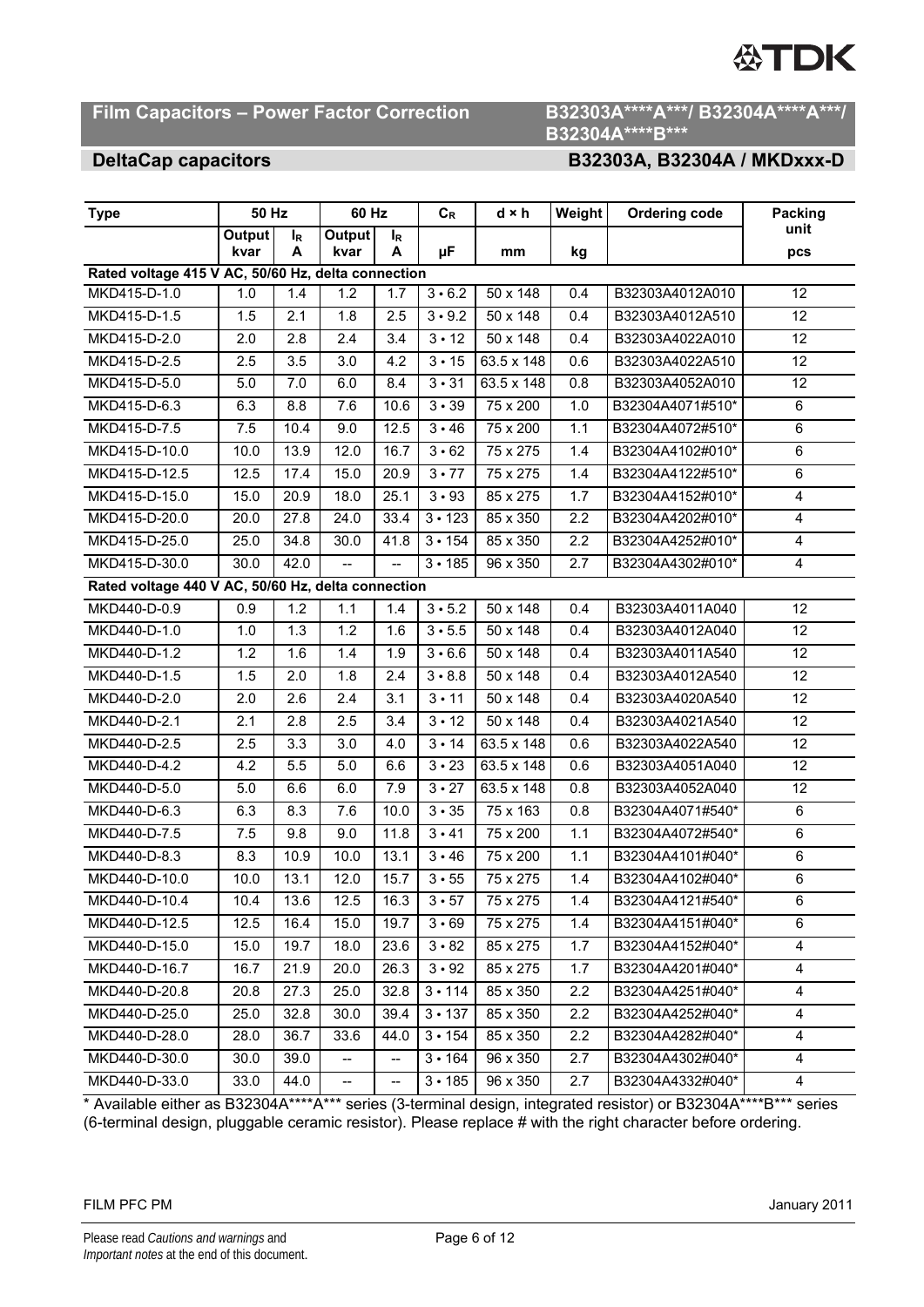# Film Capacitors - Power Factor Correction B32303A\*\*\*\*A\*\*\*/ B32304A\*\*\*\*A\*\*\*/

# **B32304A\*\*\*\*B\*\*\***

# **DeltaCap capacitors B32303A, B32304A / MKDxxx-D**

| <b>Type</b>                                                        | <b>50 Hz</b> |                  | 60 Hz            |                   | $C_R$         | d × h           | Weight           | <b>Ordering code</b> | <b>Packing</b>  |
|--------------------------------------------------------------------|--------------|------------------|------------------|-------------------|---------------|-----------------|------------------|----------------------|-----------------|
|                                                                    | Output       | $I_R$            | Output           | $I_R$             |               |                 |                  |                      | unit            |
|                                                                    | kvar         | A                | kvar             | A                 | μF            | mm              | kg               |                      | pcs             |
| Rated voltage 480 V AC, 50/60 Hz, delta connection<br>MKD480-D-1.5 | 1.5          | 1.8              | $\overline{1.8}$ | 2.2               | $3 \cdot 6.9$ | 50 x 148        | 0.4              | B32303A4012A580      | 12              |
|                                                                    |              |                  | $\overline{2.4}$ |                   |               |                 |                  |                      | $\overline{12}$ |
| MKD480-D-2.0                                                       | 2.0          | 2.4              |                  | 2.9               | $3 - 9.2$     | 50 x 148        | 0.4              | B32303A4022A080      | $\overline{12}$ |
| MKD480-D-2.5                                                       | 2.5          | $\overline{3.0}$ | $\overline{3.0}$ | $\overline{3.6}$  | $3 \cdot 12$  | 63.5 x 148      | 0.6              | B32303A4022A580      |                 |
| MKD480-D-5.0                                                       | 5.0          | 6.0              | 6.0              | 7.2               | $3 \cdot 23$  | 75 x 163        | 0.8              | B32304A4052#080*     | $\overline{6}$  |
| MKD480-D-6.3                                                       | 6.3          | 7.6              | 7.6              | 9.1               | $3 \cdot 29$  | 75 x 163        | 0.8              | B32304A4071#580*     | 6               |
| MKD480-D-7.5                                                       | 7.5          | 9.0              | 9.0              | 10.8              | $3 \cdot 35$  | 75 x 200        | 1.1              | B32304A4072#580*     | $\overline{6}$  |
| MKD480-D-8.3                                                       | 8.3          | 10.0             | 10.0             | 12.0              | 3 • 38        | 75 x 200        | 1.1              | B32304A4101#080*     | 6               |
| MKD480-D-10.4                                                      | 10.4         | 12.5             | 12.5             | 15.0              | $3 \cdot 48$  | 75 x 275        | 1.4              | B32304A4121#580*     | 6               |
| MKD480-D-12.5                                                      | 12.5         | 15.0             | 15.0             | 18.0              | $3 \cdot 58$  | 75 x 275        | 1.4              | B32304A4151#080*     | 6               |
| MKD480-D-15.0                                                      | 15.0         | 18.0             | 18.0             | $\overline{21.6}$ | $3 \cdot 69$  | 85 x 275        | 1.7              | B32304A4152#080*     | 6               |
| MKD480-D-16.7                                                      | 16.7         | 20.1             | 20.0             | 24.1              | $3 \cdot 77$  | 85 x 275        | 1.8              | B32304A4162#780*     | 6               |
| MKD480-D-20.8                                                      | 20.8         | 25.0             | 25.0             | 30.0              | 3 • 96        | 85 x 350        | 2.2              | B32304A4202#080*     | 4               |
| MKD480-D-25.0                                                      | 25.0         | 30.1             | 30.0             | 36.1              | $3 - 115$     | 85 x 350        | 2.2              | B32304A4252#080*     | 4               |
| MKD480-D-30.0                                                      | 30.0         | 36.0             | 36.0             | 43.0              | $3 - 138$     | 96 x 350        | 2.7              | B32304A4302#080*     | 4               |
| MKD480-D-33.0                                                      | 33           | 39.7             |                  |                   | $3 \cdot 152$ | 96 x 350        | 2.7              | B32304A4332#080*     | $\overline{4}$  |
| Rated voltage 525 V AC, 50/60 Hz, delta connection                 |              |                  |                  |                   |               |                 |                  |                      |                 |
| MKD525-D-1.0                                                       | 1.0          | 1.1              | 1.2              | $\overline{1.3}$  | $3 \cdot 3.9$ | $50 \times 148$ | 0.4              | B32303A5012A020      | 12              |
| MKD525-D-1.5                                                       | 1.5          | 1.6              | $\overline{1.8}$ | 1.9               | $3 \cdot 5.8$ | $50 \times 148$ | 0.4              | B32303A5012A520      | $\overline{12}$ |
| MKD525-D-2.0                                                       | 2.0          | 2.2              | 2.4              | 2.6               | $3 \cdot 7.7$ | 63.5 x 148      | 0.6              | B32303A5022A020      | 12              |
| MKD525-D-2.5                                                       | 2.5          | 2.7              | 3.0              | 3.2               | $3 \cdot 9.6$ | 63.5 x 148      | 0.6              | B32303A5022A520      | 12              |
| MKD525-D-5.0                                                       | 5.0          | 5.5              | 6.0              | 6.6               | $3 \cdot 19$  | 75 x 163        | 0.8              | B32304A5061#020*     | 6               |
| MKD525-D-6.3                                                       | 6.3          | 6.9              | 7.6              | 8.3               | $3 \cdot 24$  | 75 x 200        | 1.0              | B32304A5071#520*     | $\overline{6}$  |
| MKD525-D-8.3                                                       | 8.3          | 9.1              | 10.0             | 10.9              | $3 \cdot 32$  | 75 x 275        | 1.4              | B32304A5101#020*     | 6               |
| MKD525-D-10.4                                                      | 10.4         | 11.4             | 12.5             | 13.7              | 3 • 40        | 75 x 275        | 1.4              | B32304A5121#520*     | 6               |
| MKD525-D-12.5                                                      | 12.5         | 13.7             | 15.0             | 16.4              | $3 \cdot 48$  | 75 x 275        | 1.4              | B32304A5151#020*     | $\overline{6}$  |
| MKD525-D-16.7                                                      | 16.7         | 18.4             | 20.0             | 22.1              | $3 \cdot 64$  | 85 x 275        | 1.8              | B32304A5201#020*     | 4               |
| MKD525-D-20.8                                                      | 20.8         | 22.9             | 25.0             | 27.5              | $3 - 80$      | 85 x 350        | 2.2              | B32304A5202#020*     | 4               |
| MKD525-D-25.0                                                      | 25.0         | 27.5             | 30.0             | 33.0              | 3 • 96        | 85 x 350        | $\overline{2.2}$ | B32304A5252#020*     | 4               |
| MKD525-D-30.0                                                      | 30.0         | 33.0             | 36.0             | 39.0              | $3 - 115$     | 96 x 350        | 2.7              | B32304A5302#020*     | 4               |

\* Available either as B32304A\*\*\*\*A\*\*\* series (3-terminal design, integrated resistor) or B32304A\*\*\*\*B\*\*\* series (6-terminal design, pluggable ceramic resistor). Please replace # with the right character before ordering.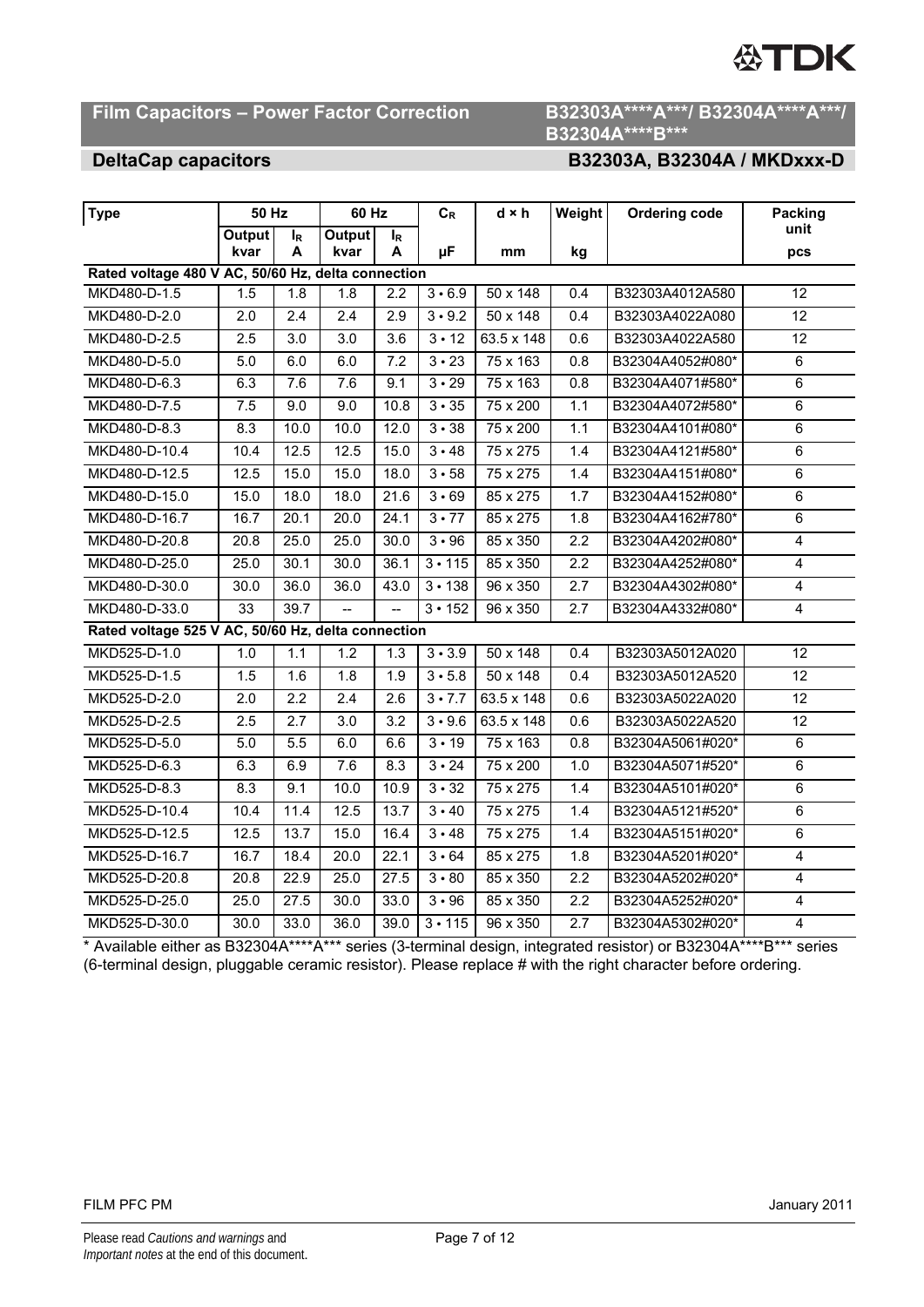# Film Capacitors - Power Factor Correction B32303A\*\*\*\*A\*\*\*/ B32304A\*\*\*\*A\*\*\*/

**B32304A\*\*\*\*B\*\*\*** 

# **DeltaCap capacitors B32303A, B32304A / MKDxxx-D**

## **Dimensional drawings:**

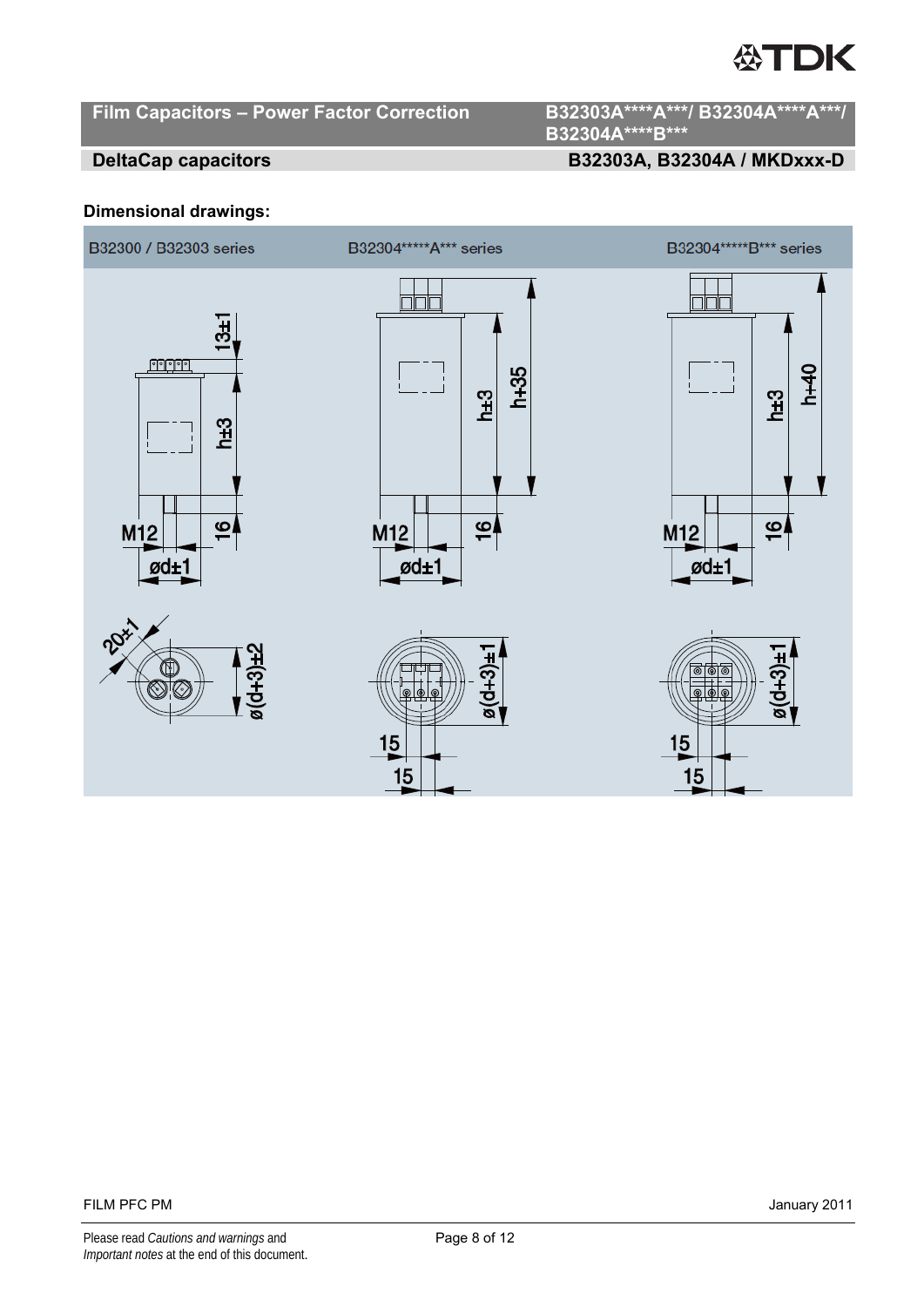Film Capacitors - Power Factor Correction B32303A\*\*\*\*A\*\*\*/ B32304A\*\*\*\*A\*\*\*/

**B32304A\*\*\*\*B\*\*\*** 

# **DeltaCap capacitors B32303A, B32304A / MKDxxx-D**

## **Cautions and warnings**

- In case of dents of more than 1 mm depth or any other mechanical damage, capacitors must not be used at all.
- $\blacksquare$  This applies also in cases of oil leakages.
- To ensure the full functionality of the overpressure disconnector, elastic elements must not be hindered and a minimum space of 12 mm has to be kept above each capacitor.
- Do not handle the capacitor before it is discharged.
- Resonance cases must be avoided by appropriate application design in any case.
- Handle capacitors carefully, because they may still be charged even after disconnection due to faulty discharging devices.
- **Protect the capacitor properly against over current and short circuit.**
- Failure to follow cautions may result, worst case, in premature failures, bursting and fire.

### **Discharging**

Capacitors must be discharged to a maximum of 10% of rated voltage before they are switched in again. This prevents an electric impulse discharge in the application, influences the capacitor's service life and protects against electric shock. The capacitor must be discharged to 75 V or less within 3 minutes. There must be not any switch, fuse or any other disconnecting device in the circuit between the power capacitor and the discharging device. DeltaCap capacitors are delivered with discharge resistor included; alternatively discharge reactors are available from EPCOS. Discharge and short circuit capacitor before handling!

### Service life expectancy

Electrical components do not have an unlimited service life expectancy; this applies to self-healing capacitors too. The maximum service life expectancy may vary depending on the application the capacitor is used in.

### Safety

Electrical or mechanical misapplication of capacitors may be hazardous. Personal injury or property damage may result from bursting of the capacitor or from expulsion of oil or melted material due to mechanical disruption of the capacitor.

- Ensure good, effective grounding for capacitor enclosures.
- $\blacksquare$  Provide means of disconnecting and insulating a faulty component/bank.
- The terminals of capacitors, connected bus bars and cables as well as other devices may also be energized.
- Follow good engineering practice.

# Thermal load/over-temperature

After installation of the capacitor it is necessary to verify that maximum hot-spot temperature is not exceeded at extreme service conditions.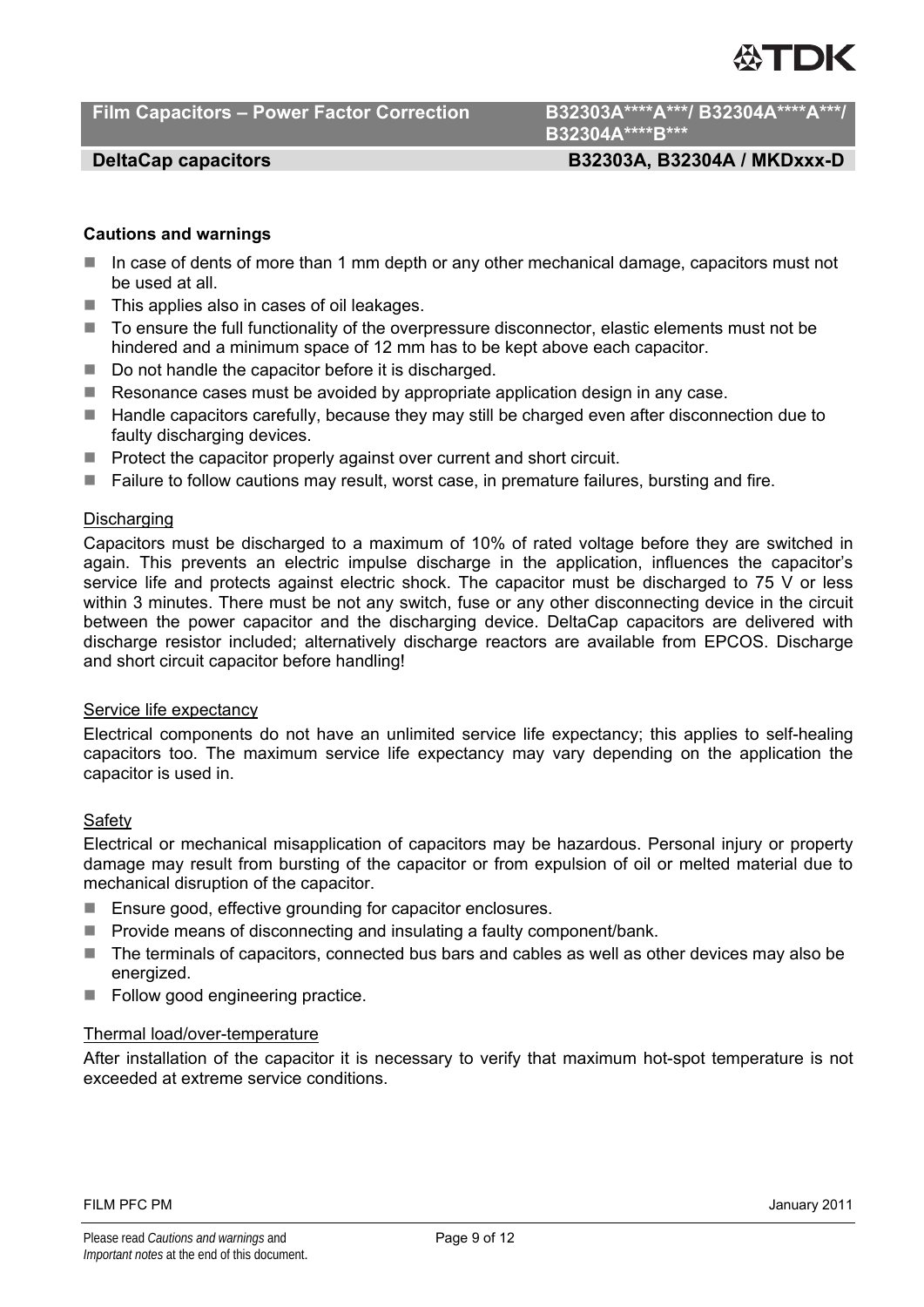# **Film Capacitors – Power Factor Correction B32303A\*\*\*\*A\*\*\*/ B32304A\*\*\*\*A\*\*\*/**

# **B32304A\*\*\*\*B\*\*\***

# **DeltaCap capacitors B32303A, B32304A / MKDxxx-D**

# Overpressure disconnector

To ensure full functionality of an overpressure disconnector, the following must be observed:

- 1. The elastic elements must not be hindered, i.e.
	- Connecting lines must be flexible leads (cables).
	- There must be sufficient space (min. 12 mm) for expansion above the connections. This will enable a longitudinal extension of the can to secure the overpressure disconnector work.
	- $\blacksquare$  Folding beads must not be retained by clamps.
- 2. The maximum allowed fault current of 10000 A in accordance with UL 810 standard must be assured by the application.
- 3. Stress parameters of the capacitor must be within the IEC60831 specification.

### Overcurrent and short circuit protection

- Use HRC fuses or MCCBs for short circuit protection. Short circuit protection and connecting cables should be selected so that 1.5 times the rated capacitor current can be permanently handled.
- $\blacksquare$  HRC fuses do not protect a capacitor against overload  $-$  they are only for short circuit protection.
- $\blacksquare$  The HRC fuse rating should be 1.6 to 1.8 times rated capacitor current.
- Do not use HRC fuses to switch capacitors (risk of arcing).
- Use thermal magnetic over current relays for overload protection.

### Resonance cases

Resonance cases must be avoided by appropriate application design in any case. Maximum total RMS capacitor current (incl. fundamental harmonic current) specified in technical data must not be exceeded.

### Re-switching vs. phase-opposition

In case of voltage interruption, a sufficient discharge time has to be ensured to avoid phaseopposition and resulting high inrush currents.

### Vibration resistance

The resistance to vibration of capacitors corresponds to IEC 68, part 2–6.

Max. test conditions:

| <b>Test duration</b>                             | 6 h*                   |
|--------------------------------------------------|------------------------|
| Frequency range 1                                | $1055$ Hz <sup>*</sup> |
| Displacement amplitude 0.75 mm <sup>*</sup>      |                        |
| $*$ escreenanding to may 00.1 m/s as 10 $\alpha$ |                        |

\*corresponding to max. 98.1 m/s or 10 *g*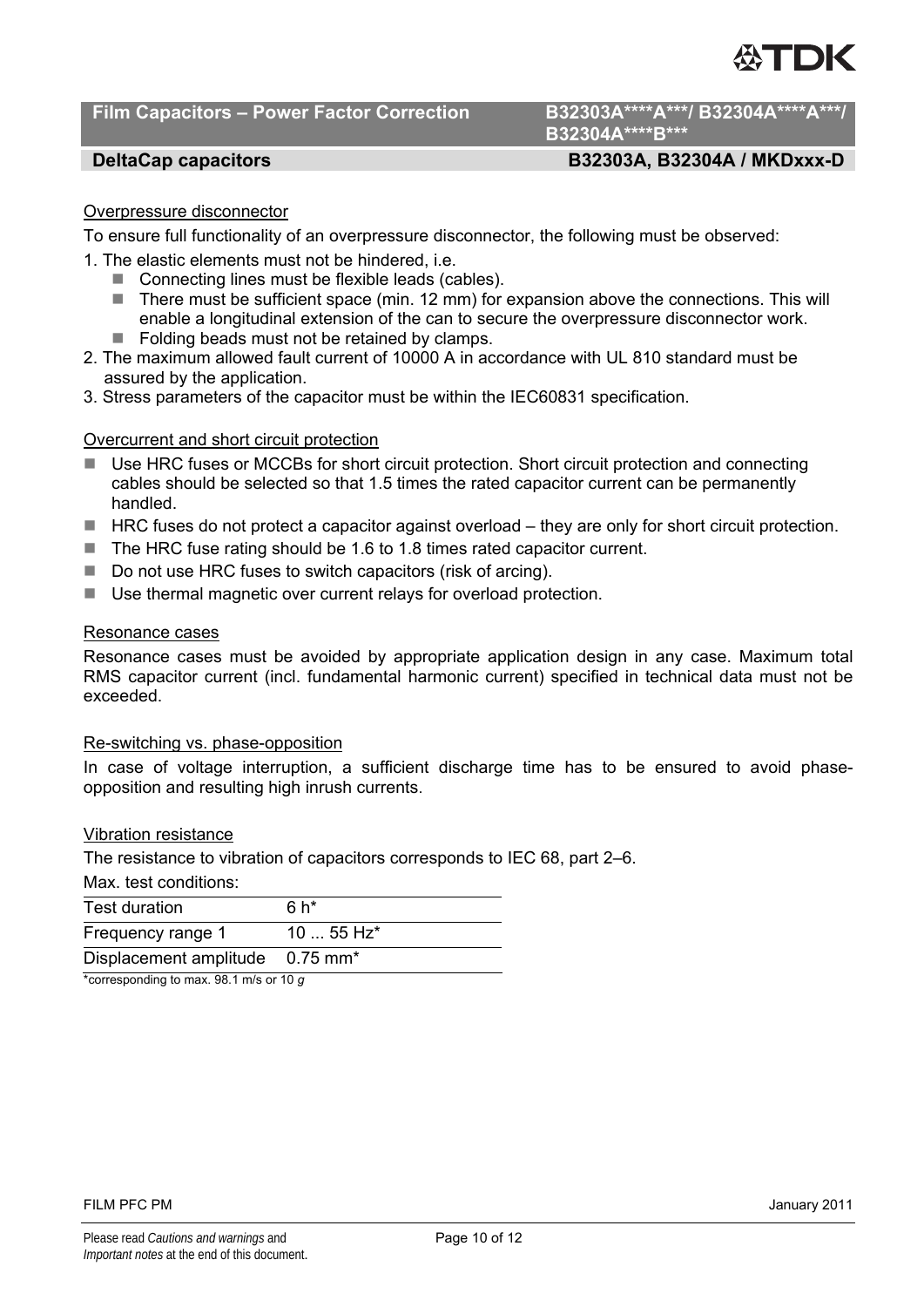

Film Capacitors - Power Factor Correction B32303A\*\*\*\*A\*\*\*/ B32304A\*\*\*\*A\*\*\*/

**B32304A\*\*\*\*B\*\*\*** 

# **DeltaCap capacitors B32303A, B32304A / MKDxxx-D**

These figures apply to the capacitor alone. Because the fixing and the terminals may influence the vibration properties, it is necessary to check stability when a capacitor is built in and exposed to vibration. Irrespective of this, you are advised not to locate capacitors where vibration amplitude reaches the maximum in strongly vibrating equipment.

### Mechanical protection

The capacitor has to be installed in a way that mechanical damages and dents in the aluminum can are avoided.

# Grounding

The threaded bottom stud of the capacitor has to be used for grounding. In case grounding is done via metal chassis that the capacitor is mounted to, the layer of varnish beneath the washer and nut should be removed. The maximum tightening torque is 10 Nm.

## **Maintenance**

- Check tightness of the connections/terminals periodically.
- Take current reading twice a year and compare with nominal current. Use a harmonic analyser or true effective RMS-meter.
- $\blacksquare$  In case of current above the nominal current check your application for modifications.
- $\blacksquare$  If a significant increase in the amount of non-linear loads has been detected, then a consultant has to be called in for a harmonic study.
- In case of the presence of harmonics installation of a de-tuned capacitor bank (reactors) must be considered.
- Check the discharge resistors/reactors and in case of doubt, check their function:
	- (1) Power the capacitor up and down.
	- (2) After ≤ 60 seconds the voltage between the terminals must decline to less than 75 V.
- Check the temperature of capacitors directly after operation for a longer period, but make sure that the capacitors have been switched off. In case of excessive temperature of individual capacitors, it is recommended to replace these capacitors, as this should be an indication for loss factor increase, which is a sign for reaching end of life.

### Storage and operating conditions

Do not use or store capacitors in corrosive atmosphere, especially where chloride gas, sulfide gas, acid, alkali, salt or the like are present. In dusty environments regular maintenance and cleaning especially of the terminals is required to avoid conductive path between phases and/or phases and ground.

## Note

For detailed information about PFC capacitors and cautions, refer to the latest version of EPCOS PFC Product Profile.